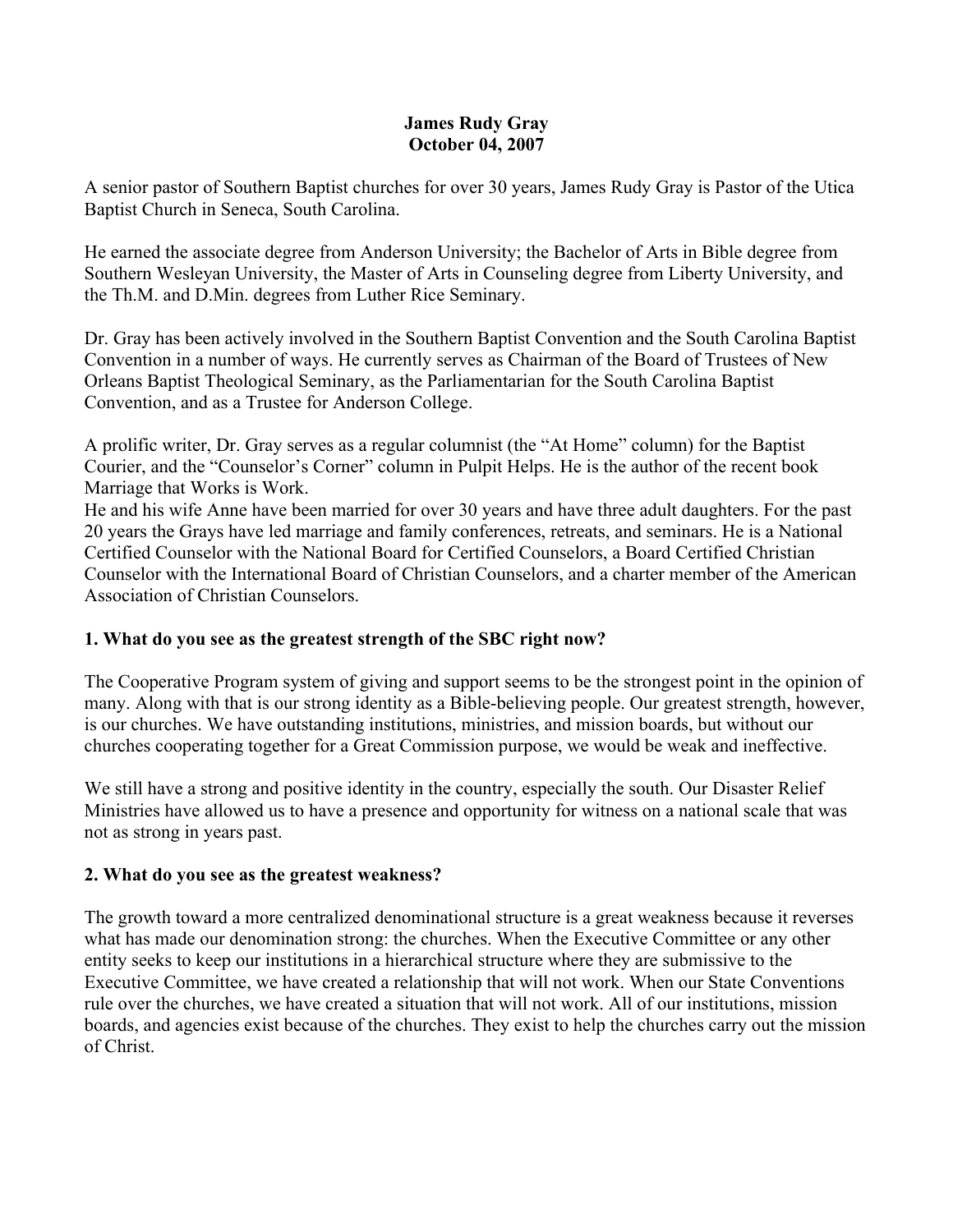The Cooperative Program and Southern Baptist identity does not seem to be a feature of most of the new and emerging churches today. They do their own missions and raise up their own ministers from within their congregations often bypassing seminary education. This may be a reaction to the perception of centralization and exclusive religious politics that leaves too many churches out of the loop. Control of the SBC belongs to the churches of the SBC. This seems to me to be less and less the case today as power cliques and denominational structures becomes more and more self-perpetuating.

## **3. What do you think is the greatest threat or challenge to the SBC?**

We must find a way to place our churches at the top of the convention food chain. Otherwise, more and more divisions among us occur among us. Simply keeping the churches together in some common commitment may be the most significant challenge we face. The mega-church model or even the purpose-driven model is not what will keep us together. Our denomination has been and continues to be a denomination of small to large churches, but not mega-churches. We need to find a way to help these churches which are the backbone of the SBC become more involved in the SBC. We need leaders who will listen to and respond to these types of churches.

# **4. What do you believe is the greatest opportunity for the SBC right now?**

To strengthen churches and to help new church starts develop an appreciation for the commonly held Baptist beliefs (i.e. Baptist Faith and Message). If this can occur, we can continue to build a strong and fruitful discipleship and mission's ministry in the future. If new churches choose to bypass the denomination, our history, and our proven cooperative methods of working together, we will experience more and more splintering within our ranks. We have the opportunity to reach the world with the Gospel in a greater way than ever before. However, unless we know who we, know the Word, and find a way to reach the world without compromising the truth, we will likely miss our great opportunity.

From the foundation of a sure Biblical and Baptist identity, we have almost unsurpassed opportunities to reach people all over the world. However, we must first reach America.

### **5. Some have suggested that the SBC will decline in the future. What is your assessment of the future of the SBC?**

The SBC is already declining in many areas. Within the next 20 years we are likely to see many older and aging congregations cease to exist. Some believe that the Baby boomers may be the last generation to experience a large and powerful denomination.

Unless we are able to reach and disciple the 40 and under age group, we will see a slow progression downward. I believe and I pray there will be a committed movement to reach this age group without compromising Biblical doctrine. That endeavor will be a tremendous task requiring the wisdom of God. It will require real prayer. I hope we will utilize new methodologies in the future but preach, teach, and live the same truth. I hope our future will find us growing strong churches rather than simply building attendance numbers. In the future, I believe we need to have membership requirements and become more concerned about the kind of Christians we have in our churches rather than the number of members on our church rolls.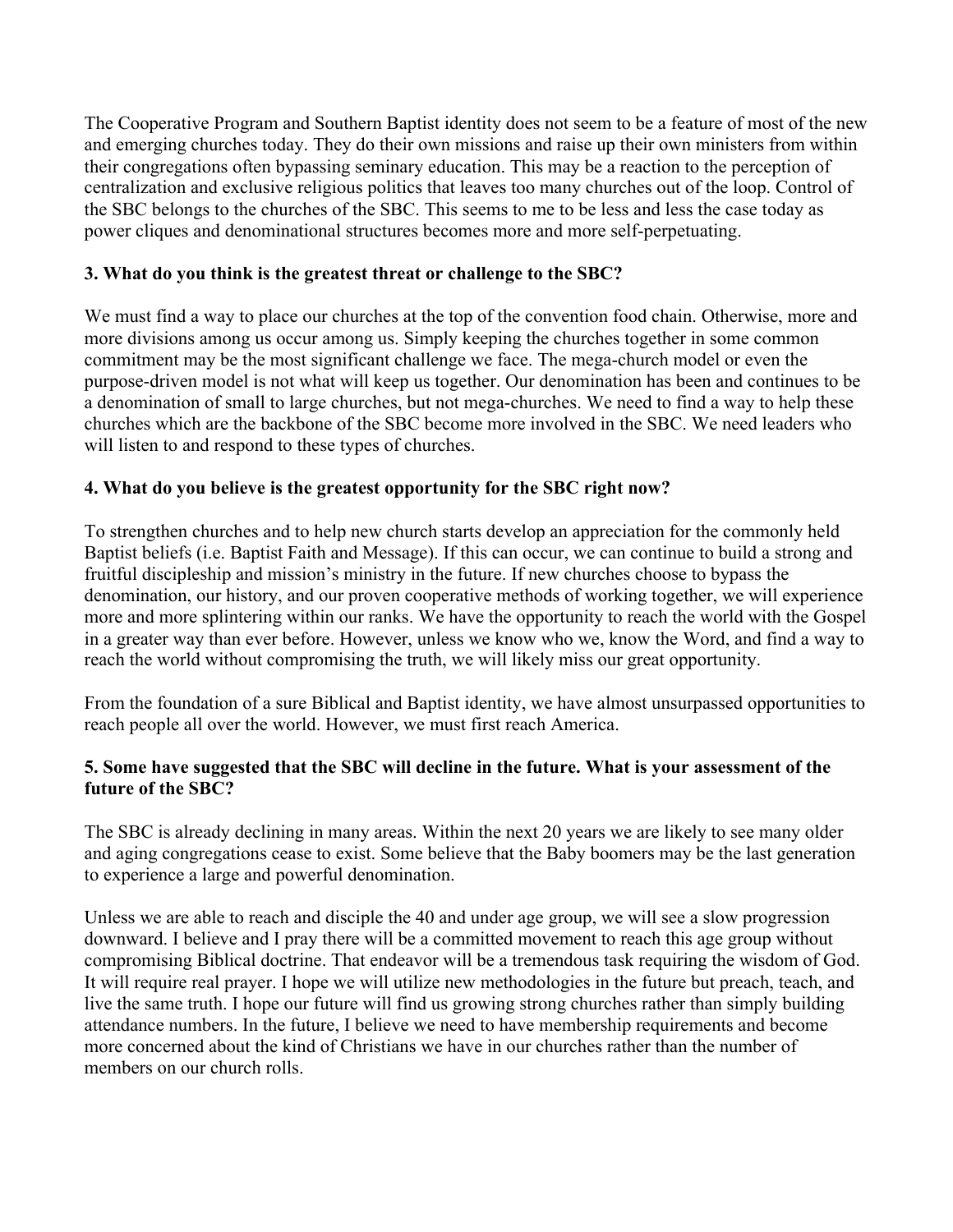Some decline may actually be a sign of integrity and health. When we boast about having over 16 million members and yet less than 8 million are actually involved in church, something is wrong. In the future our numbers may decline some, but our spiritual vitality could actually increase.

## **6. What would you say to a pastor who is considering leaving the SBC?**

I would first listen to him so I could try and understand what he is thinking and feeling. Depending on what I learn from that exchange, I would counsel him to leave the SBC only if he had the witness of the Spirit in His heart and the confirmation of the Word in his life.

It may be that a pastor who is considering leaving simply needs encouragement to stay. He may need to know more about our history and heritage or about the many ways we can minister the Word to the World through Cooperative Program Ministries. He may even have an unrealistic view of the new denomination or church he is moving toward. In the end, the decision to leave would, of course, his to make.

### **7. The resurgence of Calvinism in the SBC has been controversial for some. What is your perspective on this resurgence?**

I believe it is a natural response to a return to a belief in an inerrant Bible. It is in many measurable ways a return to the theology of most of our founding fathers. I personally do not call myself a Calvinist although I do believe in the doctrines of grace. My pastor of history is Charles Haddon Spurgeon who was also called a Calvinist. I want to be like Spurgeon in this regard: He knew doctrine and he was committed to evangelism and missions. Someone once asked him how he could give a call for people to believe since he believed in the doctrines of grace. Spurgeon replied that if God had painted a yellow stripe down the back of the elect, he would walk up and down the streets of London pulling out shirt tails. When he found a yellow stripe, he would witness to that person. Since God had not done this, Spurgeon said he would continue saying, "Whosoever will, let him come!"

The key issue in our convention is not the teachings of one single man (like John Calvin) but the doctrine contained in God's Word. The issue is whether or not we get our beliefs from a genuine and careful study of the Word of God. For me and many of my friends in the ministry, our beliefs do not originate with John Calvin but in the Scriptures themselves.

# **8. The issue of elder rule has been controversial in many churches. What is your perspective on elder rule, Baptist Church polity and ecclesiology?**

I believe a local Baptist church is autonomous. If they want elders, they can certainly have elders. My understanding of the Scripture equates pastor, elder, bishop as the same person. Baptists, by and large, have had a pastor or pastoral staff and deacons. Quite often, the pastoral staff functions as the administrators and leaders of the congregation while the deacon body serves a servant leaders meeting the legitimate needs of the membership. Frankly, in practical terms, I believe pastors (pastoral staff) are elders.

Elders/pastors do not rule. They lead. They are servants of Jesus who lead according to the teachings of the Word. Ultimately the final decision lies with the congregation itself as a body.